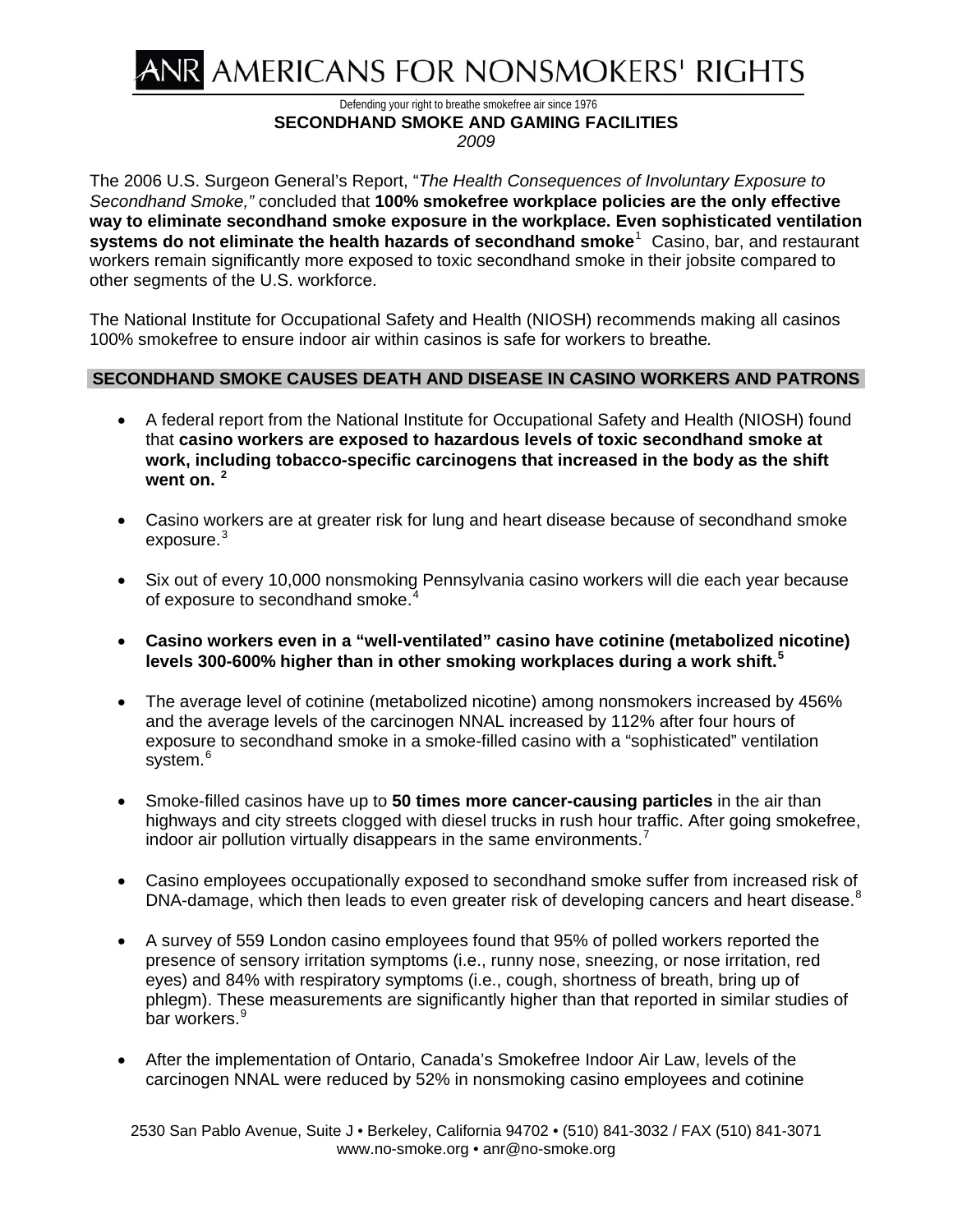(metabolized nicotine) levels fell by  $98\%$ .<sup>10</sup>

## **VENTILATION CANNOT CONTROL FOR HEALTH: PERIOD.**

**Ventilation and air filtration systems do not protect workers or patrons from exposure to secondhand smoke. These systems can reduce odor, but not the health hazards.** The U.S. Surgeon General determined that there is no "risk-free level of exposure to secondhand smoke." Separating smokers from nonsmokers, installing smoking rooms, or even sophisticated air cleaning technologies **cannot eliminate the health hazards of secondhand smoke exposure** nor remove all the poisons, toxins, gases, and particles found in secondhand smoke. **Additionally, heating, ventilation, and air conditioning systems can distribute secondhand smoke throughout a building.[11](#page-5-4)** 

 The **American Society of Heating, Refrigerating, and Air Conditioning Engineers (ASHRAE)** position document states: "At present, the only means of effectively eliminating health risks associated with indoor exposure is to ban smoking activity… No other engineering approaches, including current and advanced dilution ventilation or air cleaning technologies, have demonstrated or should be relied upon to control health risks from ETS [environmental tobacco smoke] exposure in spaces where smoking occurs… Because of ASHRAE's mission to act for the benefit of the public, it encourages elimination of smoking in the indoor environment as the optimal way to minimize ETS exposure."<sup>[12](#page-5-5)</sup> Additionally, ASHRAE does not specify ventilation rates or procedures for smoke-filled hospitality venues.



- In Illinois casinos, air pollution levels went from being over 400 PMs in gaming areas (cons idered "hazardous" by the U.S. EPA's air quality index) down to 15 PMs and "healthy" after the statewide smokefree indoor air law went into effect. When researchers measured the hazardous air, they noted that less than seven percent of gaming patrons were smoking. (See chart to the left.)<sup>[13](#page-5-6)</sup>
- A study by the Colorado Department of Public Health and

Quality Council. After the smokefree law took effect, casinos now have an EPA rating of "good," along with the state's restaurants and bars.<sup>14</sup> Environment, found that air quality in casinos improved 92% after the casinos became smokefree under the Colorado Clean Indoor Air Act on January 1, 2008. Before the law, casino employees and patrons were exposed to an "unhealthy" level of air pollution according to EPA ratings. Some establishments showed indoor air pollutant levels to be twice as harmful as the worst forest fire air quality measurements ever detected in Denver by the Regional Air

workers and patrons from secondhand smoke exposure. After the state's smokefree law took effect, however, the levels of the carcinogen PPAH and other air pollutants caused by secondhand smoke decreased dramatically (See chart below.).<sup>15</sup> Even sophisticated ventilation technology in a Wilmington, Delaware casino did not protect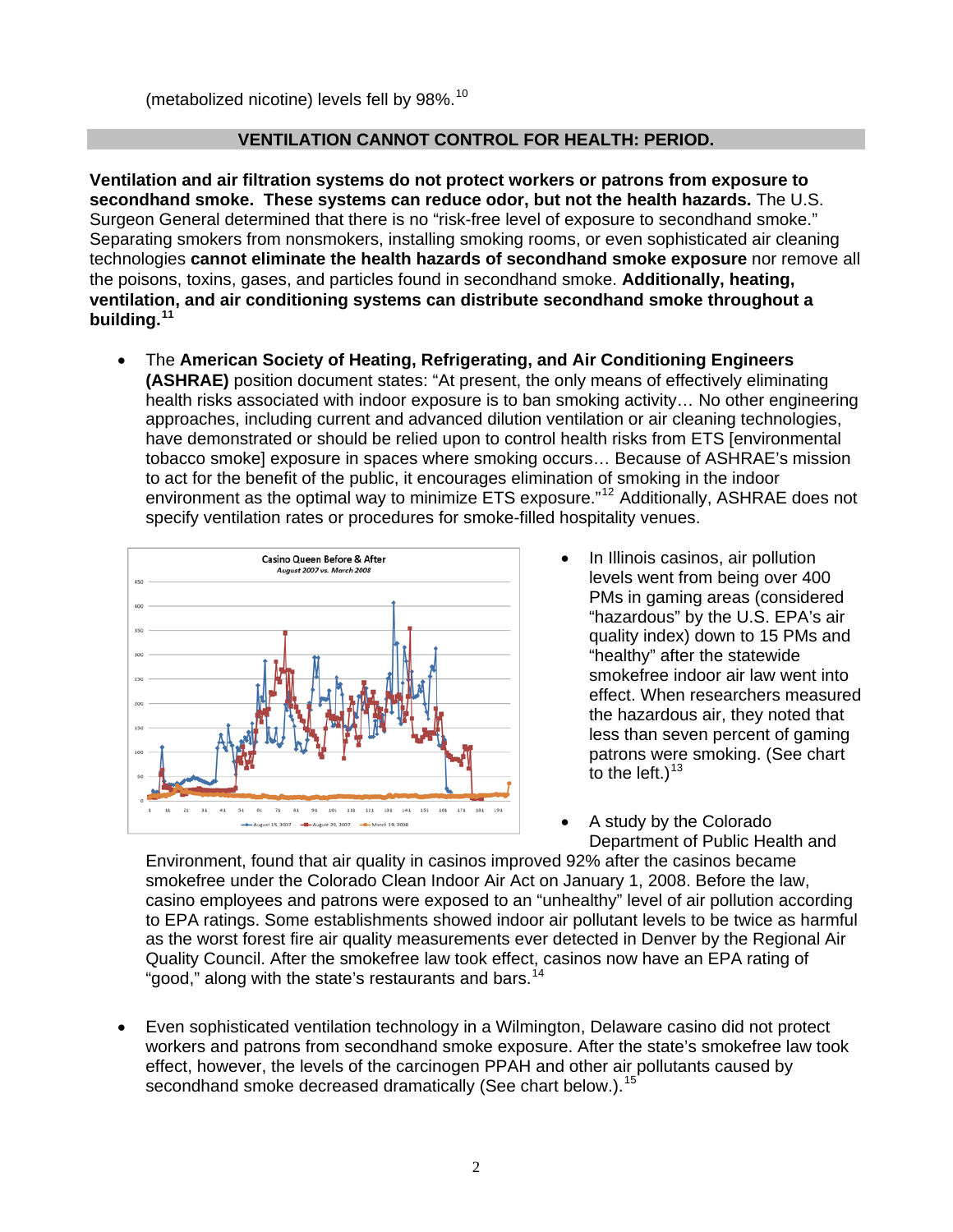

one smoke-filled. The smokefree casino had good air quality indistinguishable from outdoor air levels. The smoke-filled casinos had air particle pollution levels 5 to 18 times higher than the smokefree casino. (See chart below.) <sup>17</sup> Fine particle air pollution was measured in two Nevada casinos: one smokefree casino and



Average Fine Particle Air Pollution in Two Lake Tahoe Casinos June 4th, 2007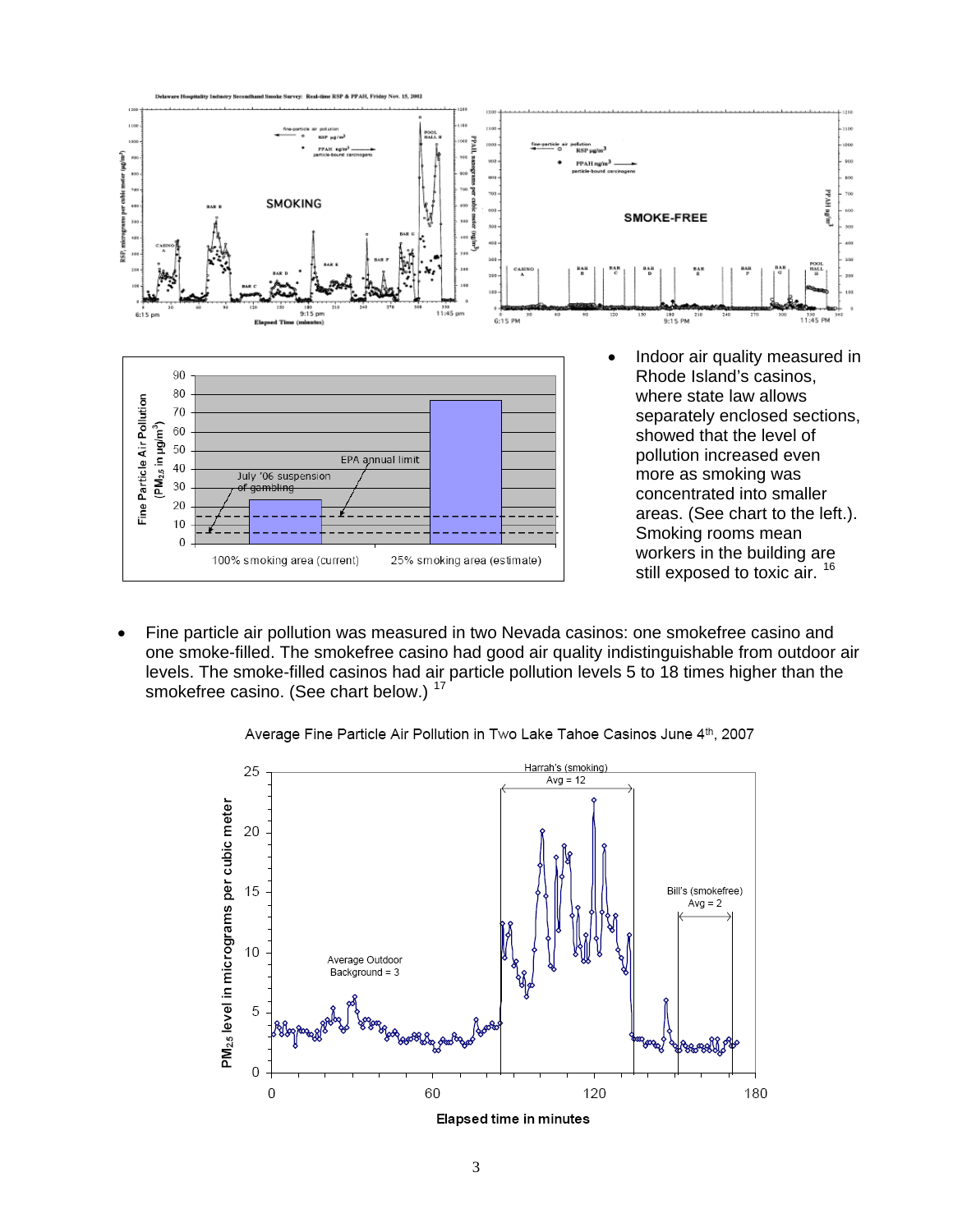#### **SMOKEFREE GAMING: YOUR SAFEST BET.**

- resolution in January 2009 encouraging state lawmakers to ensure that casinos are smokefree workplaces.<sup>18</sup> The National Council of Legislators from Gaming States (NCLGS) approved a landmark
- not harm casinos or other gambling venues, just as they do not harm restaurants, bars, or bingo parlors. Smoking is an incidental activity. <sup>19</sup> Smokefree laws have [no effect on total gambling revenues or on the average revenue per](http://www.tobaccocontrol.com/cgi/content/abstract/14/1/10?etoc)  [machine](http://www.tobaccocontrol.com/cgi/content/abstract/14/1/10?etoc). Despite smokefree opponents' claims of economic doomsday, smokefree laws do
- which found that gaming revenues have increased in commercial casinos since the statewide 2006. The industry had been in decline before the law took effect, dropping 5 percent in 2005 and 8.6 percent in 2004 after a 19.5 percent gain in 2003.<sup>20</sup> The Washington State Department of Revenue issued an economic report in June 2008, smokefree law took effect. The repost cites the biggest turnaround as being gambling businesses, whose gross income increased 7.2 percent in 2007 after losing 9.8 percent in
- 100% smokefree law was implemented, there has been no significant change in this trend.<sup>21</sup> • The Massachusetts Smoke-Free Workplace Law has not adversely affected keno sales since it went into effect on July 5, 2004. Net keno sales have increased approximately \$121,000 per year since 2000. The number of dollars waged per month also remains unchanged. Since the
- Smokefree laws do not adversely affect charitable bingo profits. A 2003 study analyzing 16 declining before Massachusetts' communities starting going smokefree and that there was no effect on bingo revenues within the population covered by smokefree policies.<sup>22</sup> years of charitable bingo economic trends in Massachusetts before and after local communities adopted smokefree ordinances found that charitable bingo profits began
- revenues in establishments licensed to serve alcohol including casinos and gambling clubs each quarter in 1997.<sup>[23](#page-5-7)</sup> In these same establishments, sales increased from \$8.64 billion in 1997 to \$11.3 billion in 2002.<sup>24</sup> According to the California Board of Equalization, California's bars, casinos and gambling clubs continue to profit since going smokefree in January 1998. Sales tax receipts show that that serve alcohol – increased by more than 5 percent each quarter of 1998 over revenues

### **PATRONS & THE PUBLIC SUPPORT SMOKEFREE GAMING**

- A 2005 study measuring the smoking rates of gamblers in Las Vegas, Reno, and Lake Tahoe Smoking prevalence in Las Vegas, Reno/Sparks, and Lake Tahoe casinos, was respectively 21.5%, 22.6%, and 17%.<sup>25</sup> Casino claims that gamblers smoke more are false. found no statistically significant difference from the national smoking prevalence of 20.9%
- **More than 70% of New Jersey voters support extending the statewide Smoke-Free Air** Act to cover casino gaming floors. This support comes from voters across the state, including 72 percent of Democrats, 68 percent of Independents, and 63 percent of Republicans. 26
- would prefer a smokefree environment in these casinos.<sup>27</sup> Another survey found that 91% The J.D. Power and Associates 2008 Southern California Indian Gaming Casino Satisfaction **Survey found that 85% of gaming customers at Indian casinos in Southern California**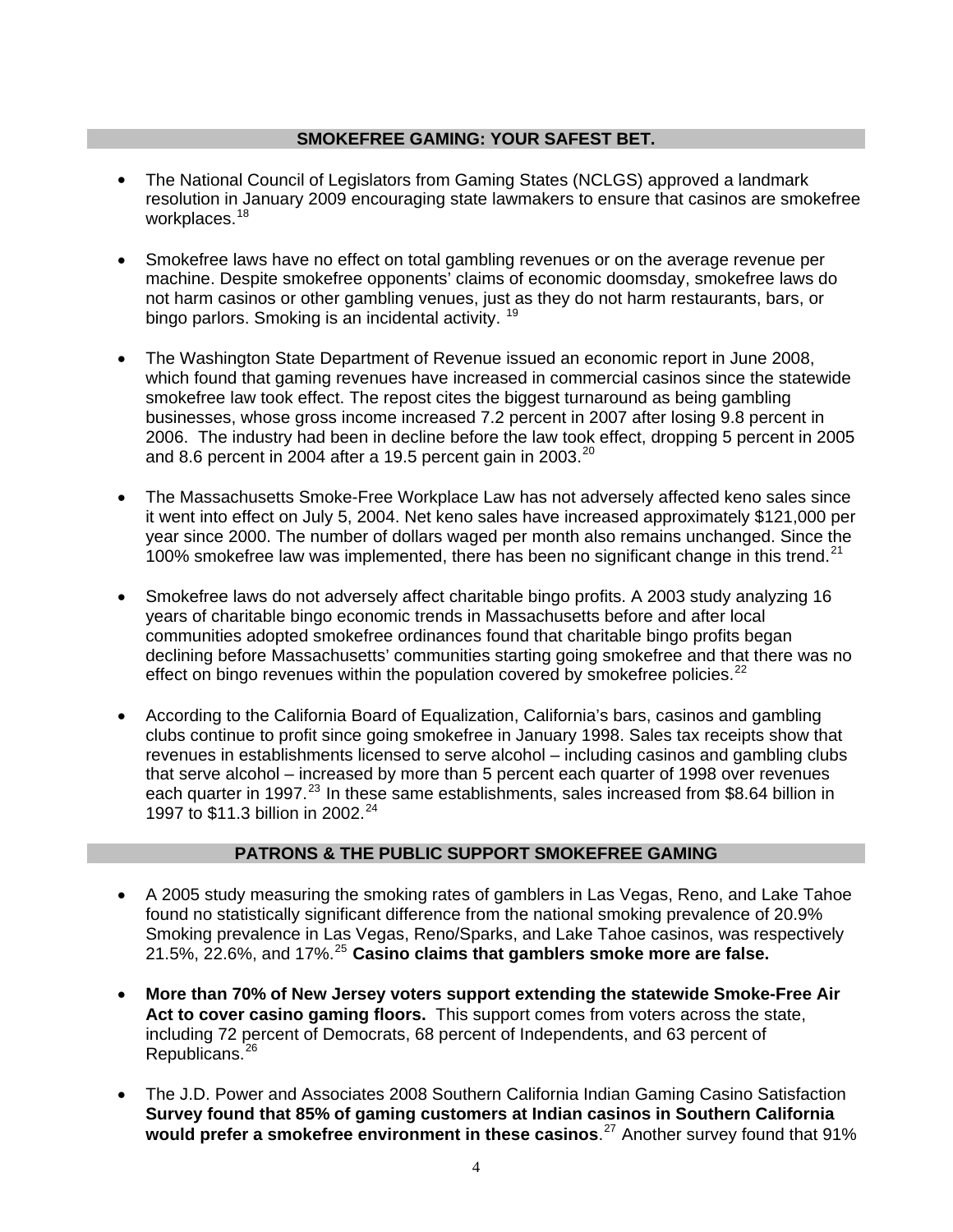of Californians would be more likely to visit tribal casinos or would not change patronage if casinos went smokefree.<sup>28</sup>

- 70% of polled poker players agree that all poker tournaments should be smokefree.<sup>[29](#page-5-8)</sup>
- 73% of Illinois voters support Illinois's smokefree law that includes all casinos, racetracks, and other gaming facilities.  $30$



- persons living in the area smokefree. (See chart to left.) $31$  A 2007 New Mexico survey found that 67% of residents prefer smokefree gaming venues including of the Navajo Nation. 47% said they would be more likely to patronize a casino if it were 100%
- 78% of Delaware voters felt the right of customers and

employees "to breathe clean air inside public places, like restaurants, bars, and casinos" were believed that Delaware's restaurants, bars, and casinos are healthier and more enjoyable now customers and employees", and 83% believed going out to be more enjoyable and pleasurable.<sup>32</sup> more important than the desire of smokers to smoke inside public places. Respondents that they are smokefree: 90% responded that smokefree environments are "healthier for

- to 88%. Not only did former smokers (77%) express support for a smokefree gaming law, but also over half of current smokers polled (54%) said they support Maine's bingo law.<sup>33</sup> • In Maine, 77% of residents surveyed agreed that "all Maine workers should be protected from exposure to secondhand smoke in the workplace." Over time, that number went up 11 points
- air places smokefree, including casinos; 54% of whom "strongly support" such an ordinance. In 2002, Helena voters passed a comprehensive smokefree law, but six months after enactment, it was challenged in court and enforcement of the law ceased.<sup>34</sup> In Montana, 66% of Helena residents surveyed "support" an ordinance that makes all indoor

# **REFERENCES**

<span id="page-4-0"></span>l <sup>1</sup> U.S. Department of Health and Human Services. The Health Consequences of Involuntary Exposure to Tobacco Smoke: A *Report of the Surgeon General*. U.S. Department of Health and Human Services, Centers for Disease Control and Prevention, National Center for Chronic Disease Prevention and Health Promotion, Office on Smoking and Health, 2006.<br><sup>2</sup> National Institute for Occupational Health and Safety. *Environmental and Biological Assessment of En* 

<span id="page-4-1"></span>*ng Casino Dealers,* May 2009. Download at http://www.cdc.gov/niosh/hhe/reports/pdfs/2005-0201- *Smoke Amo* 3080.pdf

<span id="page-4-2"></span><sup>&</sup>lt;sup>3</sup> Curran, J., "For casino workers, smoke study underscores hazard," *Newsday/AP*, October 17, 2004.<br><sup>4</sup> Benace, J. "Secondband Smoke in Benneylvania Cosines: A Study of Nepemekare' Expensive, Deep

<span id="page-4-3"></span>Repace, J., "Secondhand Smoke in Pennsylvania Casinos: A Study of Nonsmokers' Exposure, Dose, and Risk," American *Journal of Public Health* published online ahead of print June 18, 2009.

<span id="page-4-4"></span><sup>5.</sup> Trout D.; Decker J.; Mueller C.; Bernert J.T.; Pirkle J., "Exposure of casino employees to environmental tobacco smoke,"